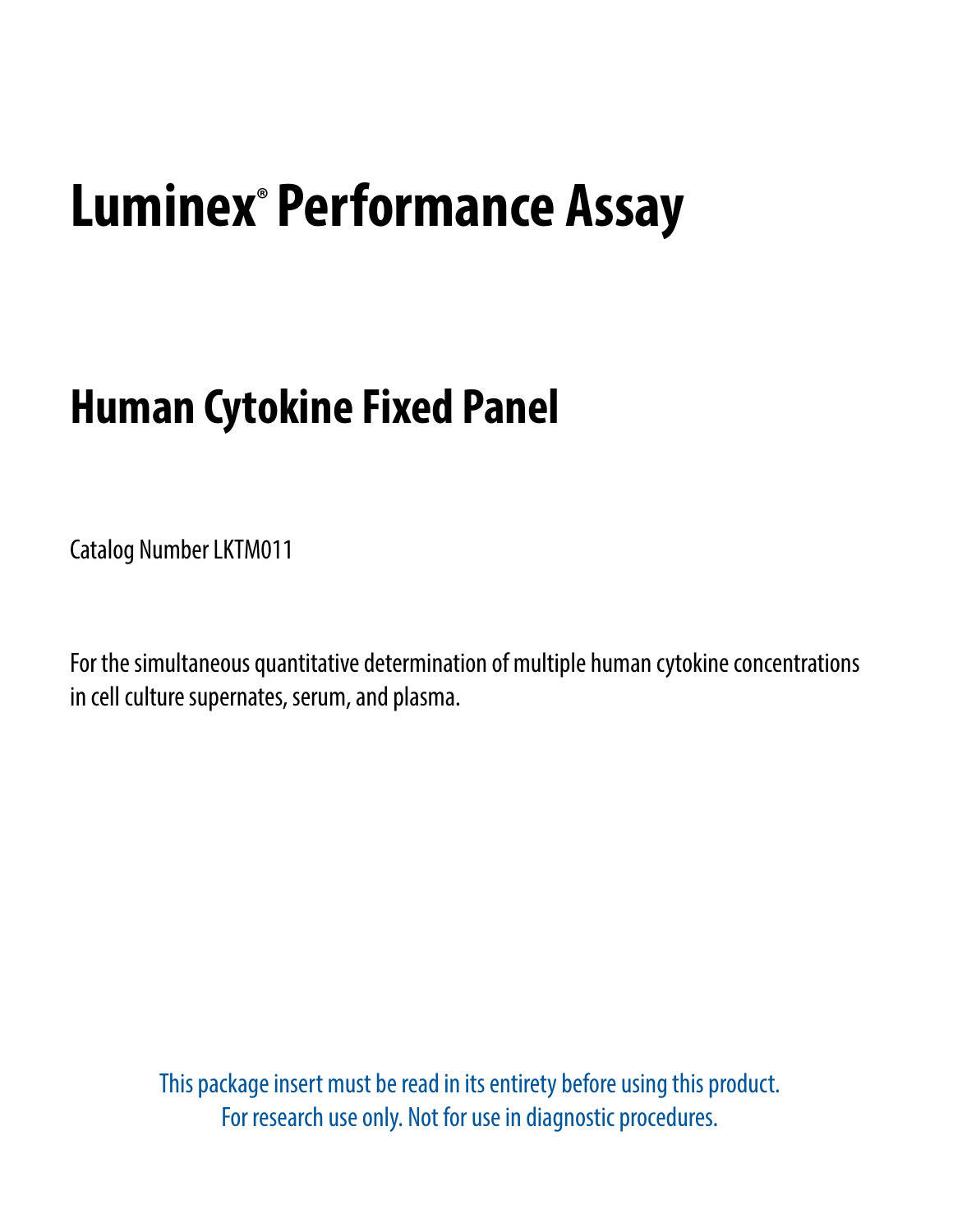#### **TABLE OF CONTENTS**

#### **SECTION**

#### **PAGE**

#### **Manufactured and Distributed by:**

**USA R&D Systems, Inc.** 614 McKinley Place NE, Minneapolis, MN 55413 TEL: 800 343 7475 612 379 2956 FAX: 612 656 4400 E-MAIL: info@bio-techne.com

#### **Distributed by:**

#### Europe | Middle East | Africa Bio-Techne Ltd.

19 Barton Lane, Abingdon Science Park Abingdon OX14 3NB, UK TEL: +44 (0)1235 529449 FAX: +44 (0)1235 533420 E-MAIL: info.emea@bio-techne.com

#### **China** Bio-Techne China Co., Ltd.

Unit 1901, Tower 3, Raffles City Changning Office, 1193 Changning Road, Shanghai PRC 200051 TEL: +86 (21) 52380373 (400) 821-3475 FAX: +86 (21) 52371001 E-MAIL: info.cn@bio-techne.com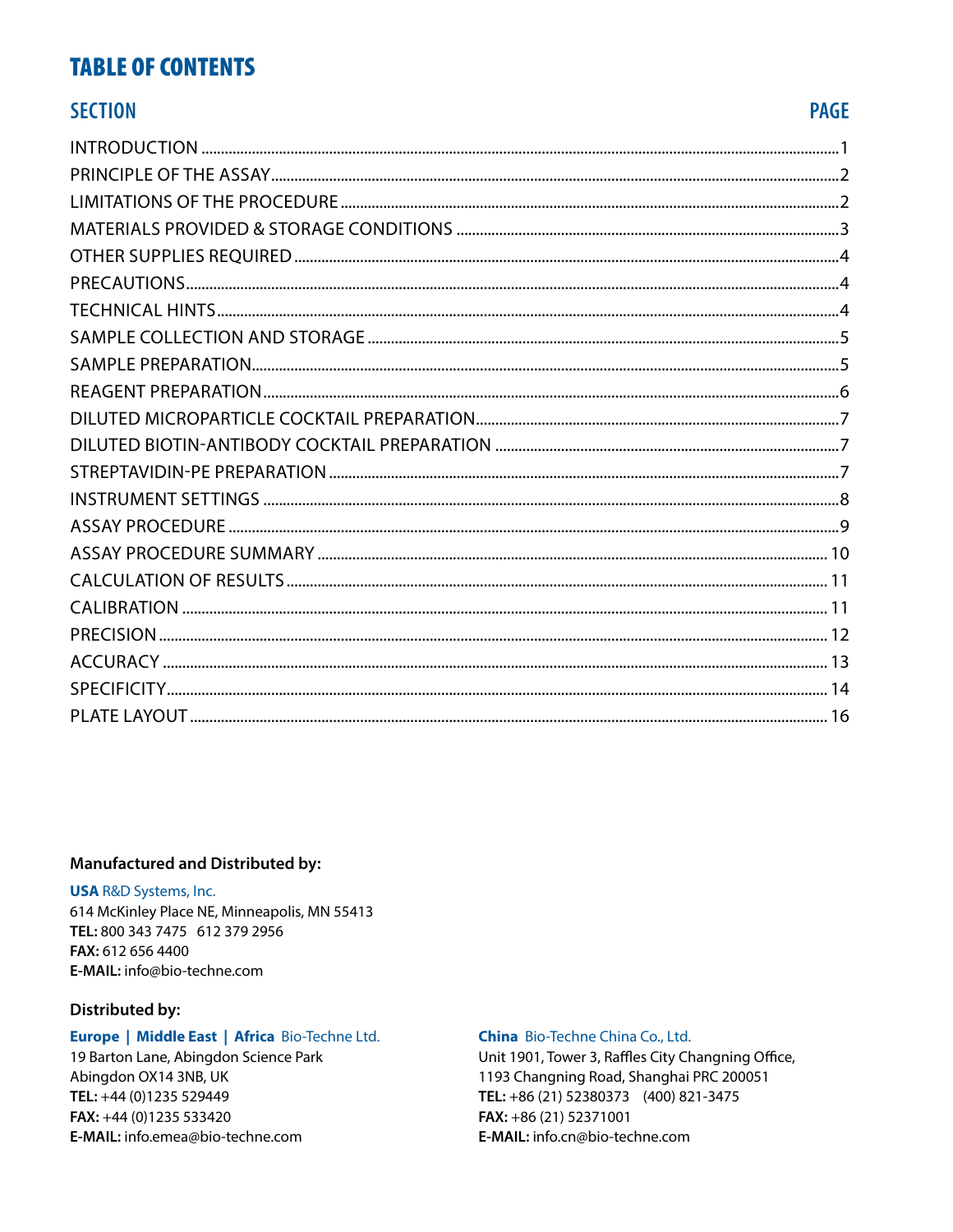#### <span id="page-2-0"></span>INTRODUCTION

Cytokines are intercellular signaling proteins released from a wide variety of cells and tissues. They play an integral role in regulating growth and cellular proliferation as well as modulating host response to infection, injury, and inflammation. Cytokines also influence reproduction and bone remodeling. A large number of cytokines are pleiotropic and share similar functions. In addition, many cytokines influence the production of other cytokines. Analysis and quantification of cytokines in biological fluids has thus become increasingly important.

Assessing the levels of multiple cytokines may be more revealing than analyzing a single protein. Quantifying multiple cytokines on an individual level using enzyme-linked immunosorbent assays (ELISA) for example, can be time consuming and expensive. Multiplex assays allow measurement of multiple cytokines simultaneously and conserve precious samples by using a small sample volume. For ease of use, the microparticles are premixed.

The Cytokine Performance Assay is a multiplex Luminex® bead-based assay that allows for rapid, sensitive, and economical profiling of fourteen well known cytokines. Luminex® High Performance Assays from R&D Systems® are rigorously validated to maximize assay accuracy, precision, and reproducibility. For ease of use, the microparticles are premixed.

| <b>Analyte</b> | <b>Microparticle Region</b> |
|----------------|-----------------------------|
| IFN-α          | 39                          |
| $IFN-\gamma$   | 43                          |
| $IL-1a$        | 78                          |
| IL-1β          | 53                          |
| IL-1ra         | 54                          |
| $IL-2$         | 55                          |
| $IL-3$         | 56                          |
| $IL-4$         | 61                          |
| $IL-6$         | 63                          |
| $IL-7$         | 64                          |
| $IL-10$        | 44                          |
| $IL-15$        | 47                          |
| $IL-33$        | 57                          |
| VEGF           | 76                          |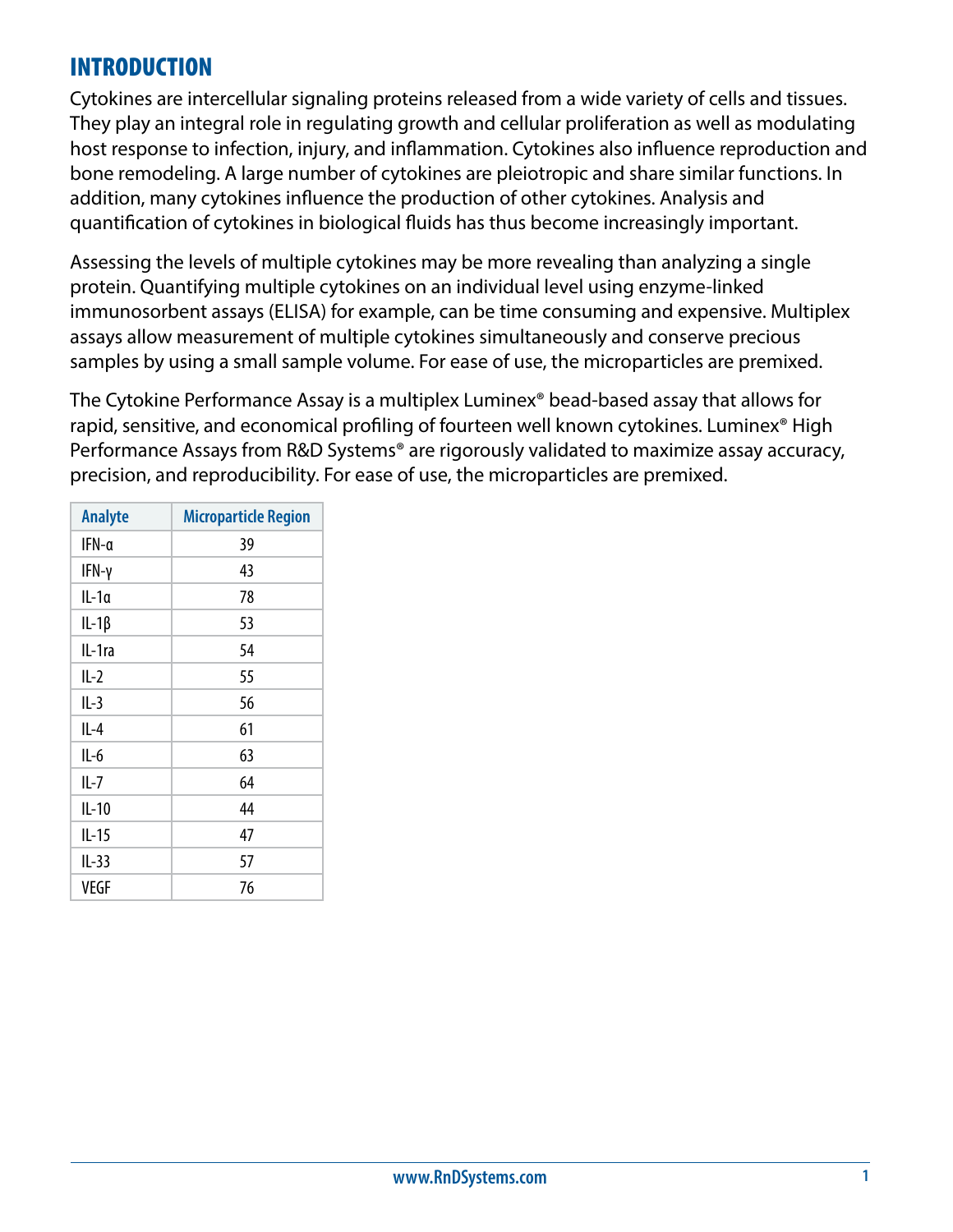#### <span id="page-3-0"></span>PRINCIPLE OF THE ASSAY

Luminex® Performance Assay multiplex kits are designed for use with the Luminex® MAGPIX® CCD Imager. Alternatively, kits can be used with the Luminex® 100/200™, Luminex® FLEXMAP 3D®, Luminex® INTELLIFLEX, or Bio-Rad® Bio-Plex®, dual laser, flow-based sorting and detection platforms.

Analyte-specific antibodies are pre-coated onto magnetic microparticles embedded with fluorophores at set ratios for each unique microparticle region. Microparticles, standards and samples are pipetted into wells and the immobilized antibodies bind the analytes of interest. After washing away any unbound substances, a biotinylated antibody cocktail specific to the analytes of interest is added to each well. Following a wash to remove any unbound biotinylated antibody, streptavidin-phycoerythrin conjugate (Streptavidin-PE), which binds to the biotinylated antibody, is added to each well. Final washes remove unbound Streptavidin-PE, the microparticles are resuspended in buffer and read using the Luminex® MAGPIX® Analyzer. A magnet in the analyzer captures and holds the superparamagnetic microparticles in a monolayer. Two spectrally distinct Light Emitting Diodes (LEDs) illuminate the microparticles. One LED excites the dyes inside each microparticle to identify the region and the second LED excites the PE to measure the amount of analyte bound to the microparticle. A sample from each well is imaged with a CCD camera with a set of filters to differentiate excitation levels.

Analysis with the Luminex® 100/200™, Luminex® FLEXMAP 3D®, Luminex® INTELLIFLEX, or Bio-Rad Bio-Plex uses one laser to excite the dyes inside each microparticle to identify the microparticle region and the second laser to excite the PE to measure the amount of analyte bound to the microparticle. All excitation emitted as each microparticle passes through the flow cell is then analyzed to differentiate excitation levels using a Photomultiplier Tube (PMT) and an Avalanche Photodiode.

## LIMITATIONS OF THE PROCEDURE

- FOR RESEARCH USE ONLY. NOT FOR USE IN DIAGNOSTIC PROCEDURES.
- The kit should not be used beyond the expiration date on the kit label.
- Do not mix or substitute reagents with those from other lots or sources.
- If samples fall outside the dynamic range of the assay, further dilute the samples with the appropriate calibrator diluent and repeat the assay.
- Any variation in diluent, operator, pipetting technique, washing technique, incubation time or temperature, and kit age can cause variation in binding.
- Variations in sample collection, processing, and storage may cause sample value differences.
- This assay is designed to eliminate interference by other factors present in biological samples. Until these factors have been tested in the Luminex® Performance Assay, the possibility of interference cannot be excluded.
- Luminex® Performance Assays afford the user the benefit of multi-analyte analysis of biomarkers in a single complex sample. For each sample type, a single multipurpose diluent is used to optimize recovery, linearity, and reproducibility. Such a multipurpose diluent may not optimize any single analyte to the same degree that a unique diluent selected for analysis of that analyte can optimize conditions, therefore, some performance characteristics may be more variable than those for assays designed specifically for single analyte analysis.

#### • **Only the analytes listed on the Standard Value Card can be measured with this kit.**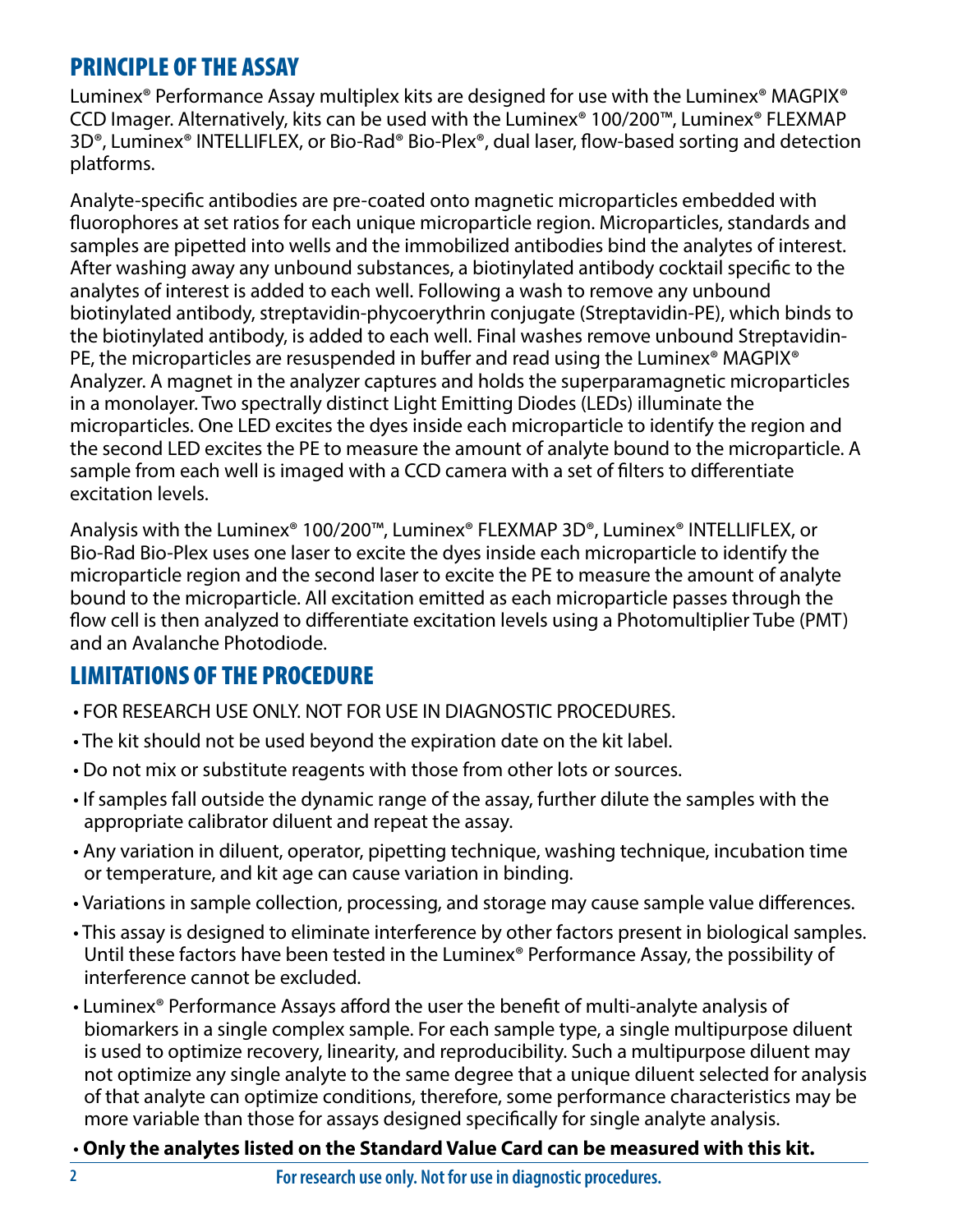## <span id="page-4-0"></span>MATERIALS PROVIDED & STORAGE CONDITIONS

Store the unopened kit at 2-8 °C. Do not use past the kit expiration date.

|                                                                   |        |                                                                                                                                                            | <b>STORAGE OF OPENED, DILUTED,</b>                                                                                                 |  |
|-------------------------------------------------------------------|--------|------------------------------------------------------------------------------------------------------------------------------------------------------------|------------------------------------------------------------------------------------------------------------------------------------|--|
| <b>PART</b>                                                       | PART#  | <b>DESCRIPTION</b>                                                                                                                                         | OR RECONSTITUTED MATERIAL                                                                                                          |  |
| <b>Human Performance Panel</b><br><b>Standard Cocktail</b>        | 898855 | 2 vials of recombinant human cytokines in a<br>buffered protein base with preservatives;<br>2 lyospheres (1 white, 1 with blue dye).                       |                                                                                                                                    |  |
| <b>Human Performance Panel</b><br><b>Low Control</b>              | 898889 | 2 vials of recombinant human cytokines in<br>a buffered protein base with preservatives;<br>lyophilized.                                                   | Discard after use. Use a fresh standard and<br>control for each assay.                                                             |  |
| <b>Human Performance Panel</b><br><b>High Control</b>             | 898888 | 2 vials of recombinant human cytokines in<br>a buffered protein base with preservatives;<br>lyophilized.                                                   |                                                                                                                                    |  |
| <b>Human Cytokine</b><br>Microparticle Cocktail                   | 898971 | 0.600 mL of a concentrated microparticle<br>cocktail with preservative.                                                                                    |                                                                                                                                    |  |
| <b>Human Performance Panel</b><br><b>Biotin-Antibody Cocktail</b> | 898854 | 1 vial of a concentrated biotinylated<br>antibody cocktail; lyophilized.                                                                                   | May be stored for up to 1 month at 2-8 °C.*<br>Once diluted, 1X solutions must be<br>discarded. Use fresh diluents for each assay. |  |
| <b>Streptavidin-PE</b>                                            | 893535 | 0.250 mL of a concentrated streptavidin-<br>phycoerythrin conjugate with preservatives.                                                                    |                                                                                                                                    |  |
| <b>Microparticle Diluent</b>                                      | 895529 | 6 mL of a buffered protein base with blue<br>dye and preservative.                                                                                         |                                                                                                                                    |  |
| <b>Biotin Antibody Diluent 2</b>                                  | 895832 | 2 vials (5.5 mL/vial) of a buffered protein<br>base with preservative.                                                                                     |                                                                                                                                    |  |
| <b>Calibrator Diluent RD6-65</b>                                  | 895098 | 21 mL of a buffered protein base with<br>preservatives. Use diluted 1:2 for cell culture<br>supernate samples. Use undiluted for serum/<br>plasma samples. | May be stored for up to 1 month at 2-8 °C.*                                                                                        |  |
| <b>Wash Buffer Concentrate</b>                                    | 895003 | 21 mL of a 25-fold concentrated solution of<br>buffered surfactant with preservative.<br>May turn yellow over time.                                        |                                                                                                                                    |  |
| Microplate                                                        | 641385 | 1 flat-bottomed 96-well microplate used as a vessel for the assay.                                                                                         |                                                                                                                                    |  |
| <b>Mixing Bottles</b>                                             | 895505 | 2 empty 8 mL bottles used for mixing microparticles with Microparticle Diluent.                                                                            |                                                                                                                                    |  |
| <b>Plate Sealers</b>                                              | 640445 | 4 adhesive foil strips.                                                                                                                                    |                                                                                                                                    |  |
| <b>Standard Value Card</b>                                        | 700138 | 1 card listing the standard reconstitution volume and working standard concentrations for<br>this lot of base kit.                                         |                                                                                                                                    |  |
| <b>Control Mean Value Card</b>                                    | 700139 | 1 card listing the low and high mean control values.                                                                                                       |                                                                                                                                    |  |

\*Provided this is within the expiration date of the kit.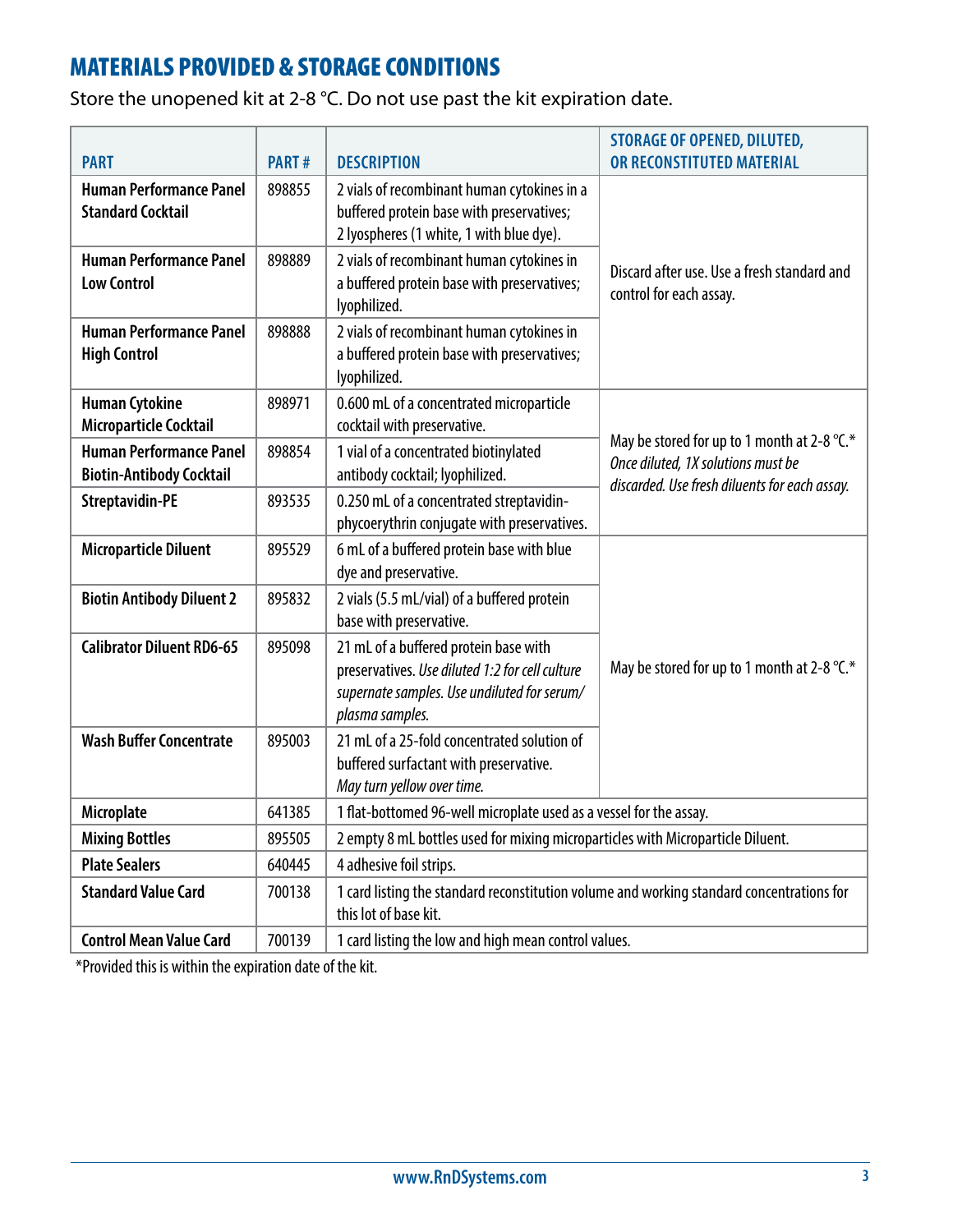## <span id="page-5-0"></span>OTHER SUPPLIES REQUIRED

- **Luminex® Performance Assay analyte-specific kit(s) (see page 1)**
- Luminex® MAGPIX®, Luminex® 100/200TM, Luminex® FLEXMAP 3D®, Luminex® INTELLIFLEX, or Bio-Rad Bio-Plex analyzer with X-Y platform
- Hand-held microplate magnet or platewasher with a magnetic platform
- Pipettes and pipette tips
- Deionized or distilled water
- Multi-channel pipette, manifold dispenser, or automated dispensing unit
- 50 mL and 500 mL graduated cylinders
- Horizontal orbital microplate shaker (0.12" orbit) capable of maintaining a speed of  $800 \pm 50$  rpm
- Microcentrifuge
- **Polypropylene** test tubes for dilution of standards and samples

## PRECAUTIONS

Some components in this kit contain a preservative which may cause an allergic skin reaction. Avoid breathing mist.

Wear protective gloves, clothing, eye, and face protection. Wash hands thoroughly after handling. Refer to the SDS on our website prior to use.

## TECHNICAL HINTS

- When mixing or reconstituting protein solutions, always avoid foaming.
- To avoid cross-contamination, change pipette tips between additions of each standard level, between sample additions, and between reagent additions. Also, use separate reservoirs for each reagent.
- To ensure accurate results, proper adhesion of plate sealers during incubation steps is necessary.
- Protect microparticles and Streptavidin-PE from light at all times to prevent photobleaching.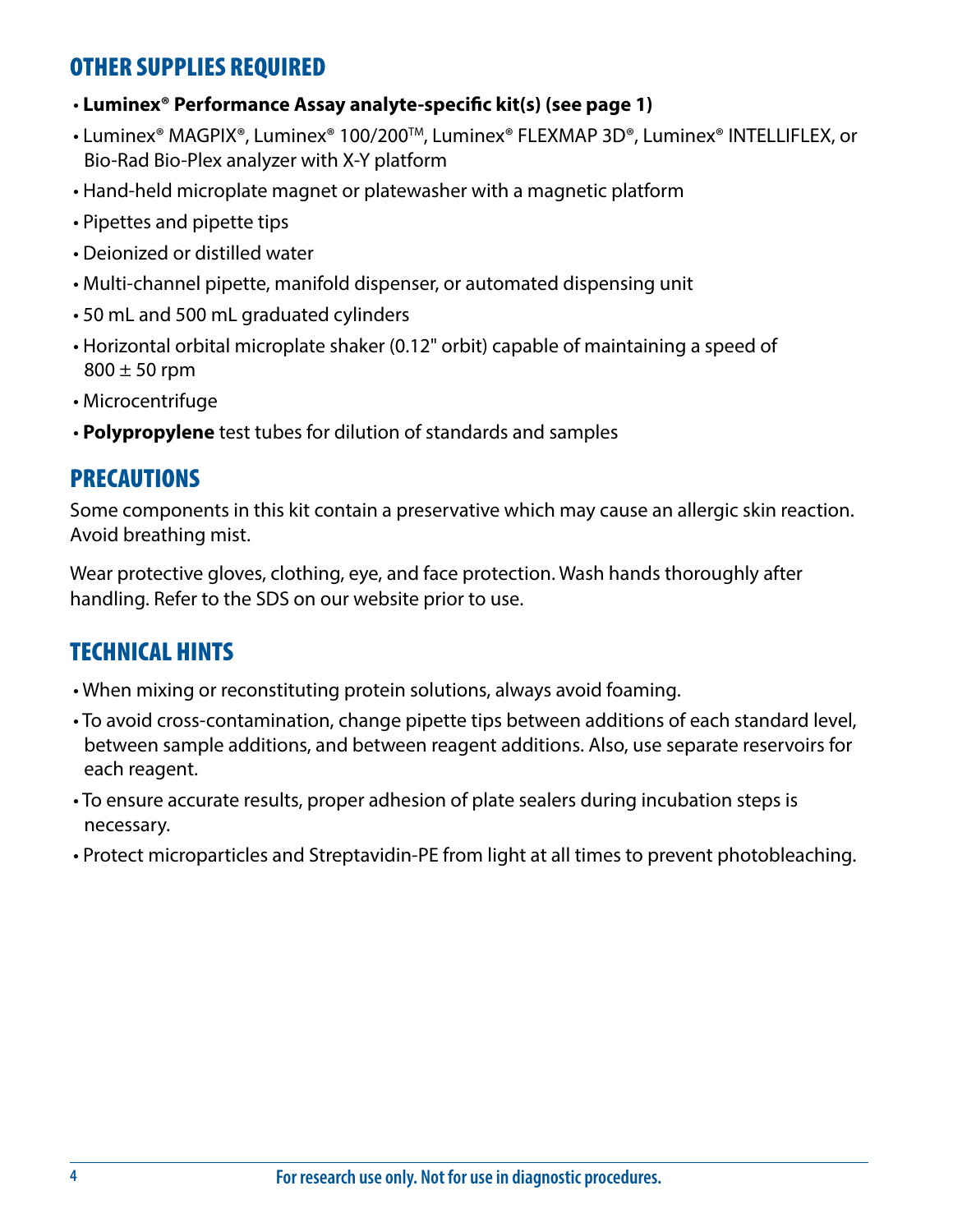#### <span id="page-6-0"></span>SAMPLE COLLECTION AND STORAGE

**The sample collection and storage conditions listed below are intended as general guidelines. Sample stability has not been evaluated.**

**Cell Culture Supernates** - Remove particulates by centrifugation and assay immediately or aliquot and store samples at  $\leq$  -20 °C. Avoid repeated freeze-thaw cycles.

**Serum** - Use a serum separator tube (SST) and allow samples to clot for 30 minutes at room temperature before centrifuging for 15 minutes at 1000 x g. Remove serum and assay immediately or aliquot and store samples at  $\leq$  -20 °C. Avoid repeated freeze-thaw cycles.

**Plasma** - Collect plasma using EDTA or heparin as an anticoagulant. Centrifuge for 15 minutes at 1000 x g within 30 minutes of collection. Assay immediately or aliquot and store samples at ≤ -20 °C. Avoid repeated freeze-thaw cycles.

**Note:** *Citrate plasma is not validated for use in this assay. Hemolyzed, icteric, and lipemic samples are not suitable for use in this assay.*

#### SAMPLE PREPARATION

#### **Use polypropylene tubes.**

**Note:** *On the day of the assay, ALL fresh and previously frozen serum and plasma samples require centrifugation at 16,000 x g for 4 minutes immediately prior to use or dilution.*

Cell culture supernate samples require a 2-fold dilution. A suggested 2-fold dilution is 75 μL of sample  $+75$  µL of Calibrator Diluent RD6-65 (diluted 1:2)\*. Mix thoroughly.

Serum, plasma, and platelet-poor plasma samples require a 2-fold dilution. A suggested 2-fold dilution is 75 μL of sample  $+75$  μL of Calibrator Diluent RD6-65. Mix thoroughly.

\*See Reagent Preparation section.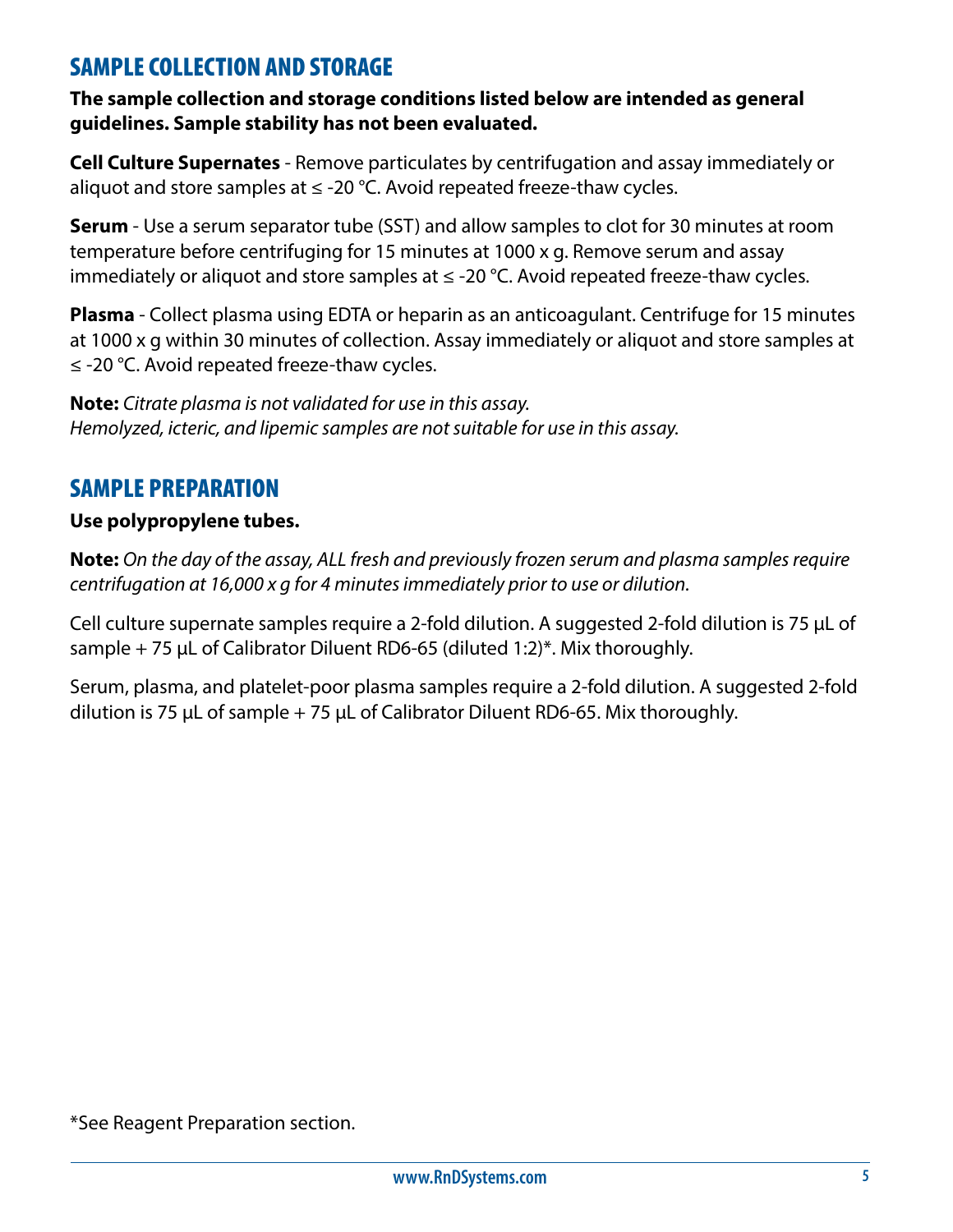## <span id="page-7-0"></span>REAGENT PREPARATION

#### **Bring all reagents to room temperature before use.**

**Wash Buffer** - If crystals have formed in the concentrate, warm to room temperature and mix gently until the crystals have completely dissolved. Add 20 mL of Wash Buffer Concentrate to 480 mL of deionized or distilled water to prepare 500 mL of Wash Buffer.

**Calibrator Diluent RD6-65 (diluted 1:2)** - **For cell culture supernate samples only.** Add 10 mL of Calibrator Diluent RD6-65 to 10 mL of deionized or distilled water to prepare 20 mL of Calibrator Diluent RD6-65 (diluted 1:2).

**Low and High Kit Controls** - **Refer to the vial label for reconstitution volume.** Reconstitute the low and high controls with Calibrator Diluent RD6-65 (diluted 1:2) (*for cell culture supernate samples*) or Calibrator RD6-65 (*for serum and plasma samples*). Allow the controls to sit for a minimum of 15 minutes with gentle agitation prior to plating.

**Biotin-Antibody Cocktail** - **Refer to the vial label for reconstitution volume.** Reconstitute the Biotin-Antibody Cocktail with Biotin Antibody Diluent 2. Allow the antibody cocktail to sit for a minimum of 20 minutes or a minimum of 5 minutes on a nutator.

**Standard** - **Refer to the Standard Value Card for the reconstitution volume and assigned values.** Reconstitute the Standard lyospheres with Calibrator Diluent RD6-65 (diluted 1:2) (*for cell culture supernate samples*) or Calibrator RD6-65 (*for serum and plasma samples*). Allow the standard to sit for a minimum of 20 minutes prior to making dilutions.

**Note:** *Do NOT vortex standard cocktail. Gentle agitation should be initiated only after the 20-minute reconstitution step is complete. Standard may have a slightly blue appearance once fully reconstituted.*

**Use polypropylene tubes.** Pipette 300 μL of the reconstituted standard into the Standard 1 tube. Pipette 200 μL of Calibrator Diluent RD6-65 (diluted 1:2) (*for cell culture supernate samples*) or Calibrator RD6-65 (*for serum and plasma samples*) into the remaining tubes. Use Standard 1 to produce a 3-fold dilution series (below). *Refer to the analyte specific datasheets for details.* Mix each tube thoroughly before the next transfer. Standard 1 serves as the high standard. The appropriate calibrator diluent serves as the blank.

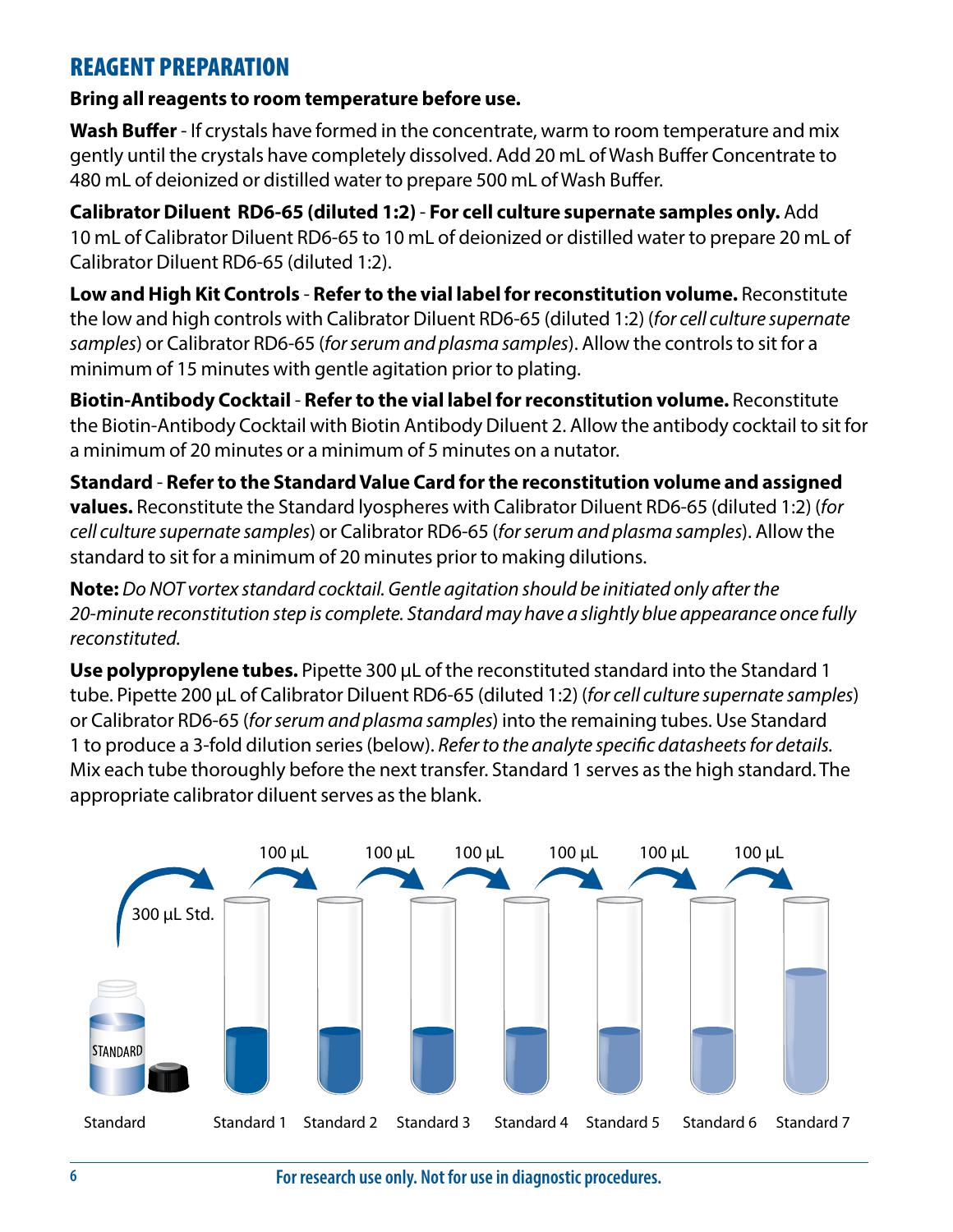## <span id="page-8-0"></span>DILUTED MICROPARTICLE COCKTAIL PREPARATION

- 1. Centrifuge the Microparticle Cocktail vial for 30 seconds at 1000 x g prior to removing the cap.
- 2. Gently vortex the vial to resuspend the microparticles, taking precautions not to invert the vial.

| <b>Number of Wells Used</b> | <b>Microparticle Cocktail</b> | <b>Microparticle Diluent</b> |
|-----------------------------|-------------------------------|------------------------------|
| 96                          | $0.500$ mL                    | 5.00 mL                      |
|                             | $0.375$ mL                    | 3.75 mL                      |
| 48                          | $0.250$ mL                    | $2.50$ mL                    |
|                             | $0.125$ mL                    | $1.25$ mL                    |

3. Dilute the Microparticle Cocktail in the mixing bottle provided.

**Note:** *Protect microparticles from light during handling. Diluted microparticles cannot be stored. Prepare microparticles within 30 minutes of use.*

## DILUTED BIOTIN-ANTIBODY COCKTAIL PREPARATION

1. Dilute the reconstituted Biotin-Antibody Cocktail in Biotin Antibody Diluent 2. Mix gently.

| <b>Number of Wells Used</b> | <b>Biotin-Antibody Cocktail</b> | $+$ | <b>Biotin Antibody Diluent 2</b> |
|-----------------------------|---------------------------------|-----|----------------------------------|
| 96                          | $0.500$ mL                      |     | 5.00 mL                          |
|                             | $0.375$ mL                      |     | 3.75 mL                          |
| 48                          | $0.250$ mL                      |     | $2.50$ mL                        |
| 74                          | $0.125$ mL                      |     | $1.25$ mL                        |

#### STREPTAVIDIN-PE PREPARATION

#### **Use a polypropylene amber bottle or a polypropylene tube wrapped with aluminum foil. Protect Streptavidin-PE from light during handling and storage.**

- 1. Centrifuge the Streptavidin-PE vial for 30 seconds at 1000 x g prior to removing the cap.
- 2. Gently vortex the vial, taking precautions not to invert the vial.
- 3. Dilute the Streptavidin-PE concentrate in Wash Buffer.

| <b>Number of Wells Used</b> | <b>Streptavidin-PE Concentrate</b> | $+$ | <b>Wash Buffer</b> |
|-----------------------------|------------------------------------|-----|--------------------|
| 96                          | $220 \mu L$                        |     | 5.35 mL            |
| 72                          | $165$ µL                           |     | 4.00 mL            |
| 48                          | $110$ µL                           |     | $2.65$ mL          |
| 74                          | $55$ µL                            |     | $1.35$ mL          |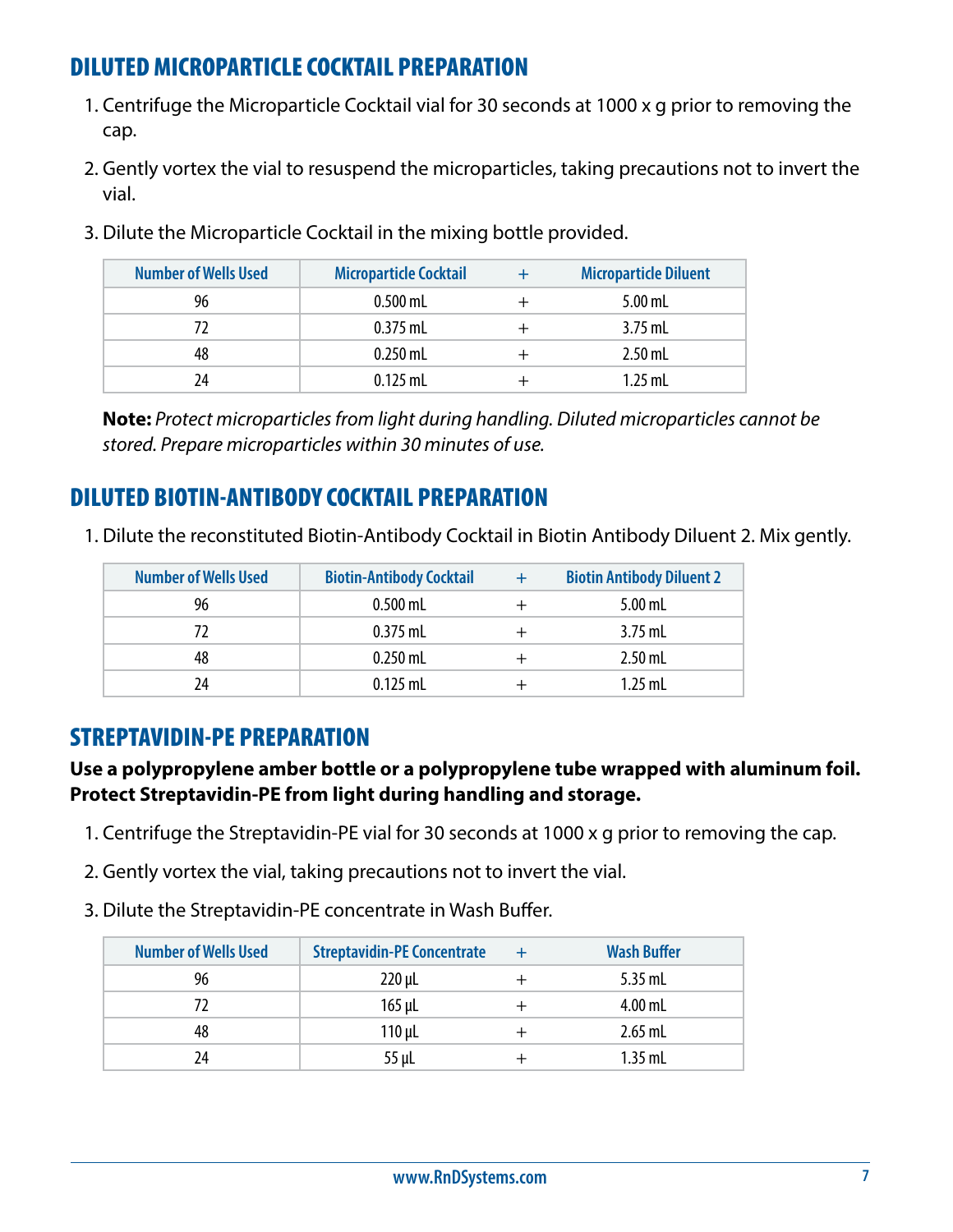#### <span id="page-9-0"></span>INSTRUMENT SETTINGS

**Note:** *Adjust the probe height setting on the analyzer to avoid puncturing the plate. Calibrate the analyzer using the proper reagents for superparamagnetic microparticles (refer to instrument manual).*

#### **Luminex® MAGPIX® analyzer:**

- a) Sample volume: 50 μL
- b) Assign the microparticle region for each analyte being measured (see page 1)
- c) 50 count/region
- d) Collect Median Fluorescence Intensity (MFI)

#### **Luminex® 100/200**™**, Luminex® FLEXMAP 3D®, Luminex® INTELLIFLEX, and Bio-Rad Bio-Plex analyzers:**

**Note:** *Ensure that the instrument flow rate is set to the default of 60 μL/minute (fast) for all flow based analyzers.*

- a) Sample volume: 50 μL
- b) Bead Type:

i. Luminex® 100/200TM , FLEXMAP 3D®, and INTELLIFLEX select MagPlex

- ii. Bio-Rad Bio-Plex Manager use Bio-Plex MagPlex Beads (Magnetic)
- c) Doublet Discriminator gates:

i. Luminex® 100/200™ and FLEXMAP 3D®, set at 8000 and 16,500

ii. Luminex® INTELLIFLEX set at 4000 and 13,000

iii. Bio-Rad Bio-Plex Manager set at 8000 and 23,000

- d) Reporter Gain Setting:
	- i. Luminex® 100/200TM and INTELLIFLEX use Default setting
	- ii. Luminex® FLEXMAP 3D® use Standard PMT setting
	- iii. Bio-Rad Bio-Plex Manager use the low RP1 target value for the CAL2 setting
- e) Assign the microparticle region for each analyte being measured (see page 1)
- f) 50 count/region
- g) Collect MFI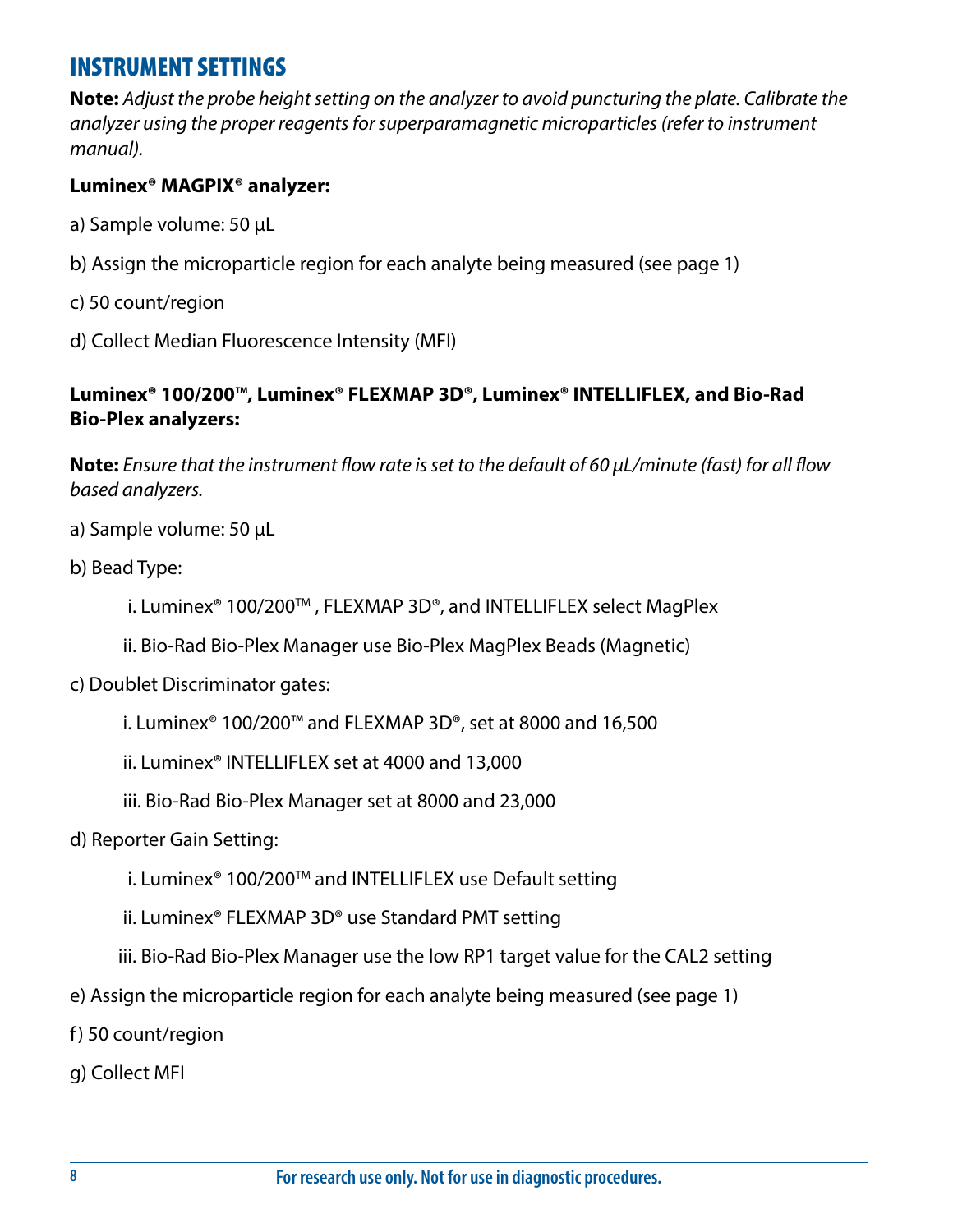#### <span id="page-10-0"></span>ASSAY PROCEDURE

#### **Bring all reagents and samples to room temperature before use. It is recommended that all standards, controls, and samples be assayed in duplicate.**

**Note:** *Protect microparticles and Streptavidin-PE from light at all times.*

- 1. Prepare all reagents, working standards, and samples as directed in the previous sections.
- 2. Add 50 μL of standard, control, or sample\* per well. A plate layout is provided to record standards and samples assayed.
- 3. Resuspend the diluted Microparticle Cocktail by inversion or vortexing. Add 50 μL of the microparticle cocktail to each well of the microplate. Securely cover with a foil plate sealer. Incubate for 2 hours at room temperature on a horizontal orbital microplate shaker  $(0.12'' \text{ orbit})$  set at 800  $\pm$  50 rpm.
- 4. Using a magnetic device designed to accommodate a microplate, wash by applying the magnet to the bottom of the microplate, allow 1 minute before removing the liquid, filling each well with Wash Buffer (100 μL) and allow 1 minute before removing the liquid again. Uniform removal of liquid is essential for good performance. **Note:** *Do NOT blot; this may cause a loss of microparticles.* Perform the wash procedure three times.

**Note:** *Refer to the magnetic device user manual for proper wash technique using a round bottom microplate.*

- 5. Add 50 μL of diluted Biotin-Antibody Cocktail to all wells. Securely cover with a foil plate sealer and incubate for 1 hour at room temperature on the shaker set at 800  $\pm$  50 rpm.
- 6. Repeat the wash as in step 4.
- 7. Add 50 μL of diluted Streptavidin-PE to all wells. Securely cover with a foil plate sealer and incubate for 30 minutes at room temperature on the shaker set at 800  $\pm$  50 rpm.
- 8. Repeat the wash as in step 4.
- 9. Resuspend the microparticles by adding 100 μL of Wash Buffer to each well. Incubate for 2 minutes on the shaker set at  $800 \pm 50$  rpm.
- 10. Read within 90 minutes using the Luminex® or Bio-Rad analyzer. **Note:** *Resuspend microparticles immediately prior to reading by shaking the plate for 2 minutes on the plate shaker set at 800* ± 50 rpm.

<sup>\*</sup>Samples require dilution. See Sample Preparation section.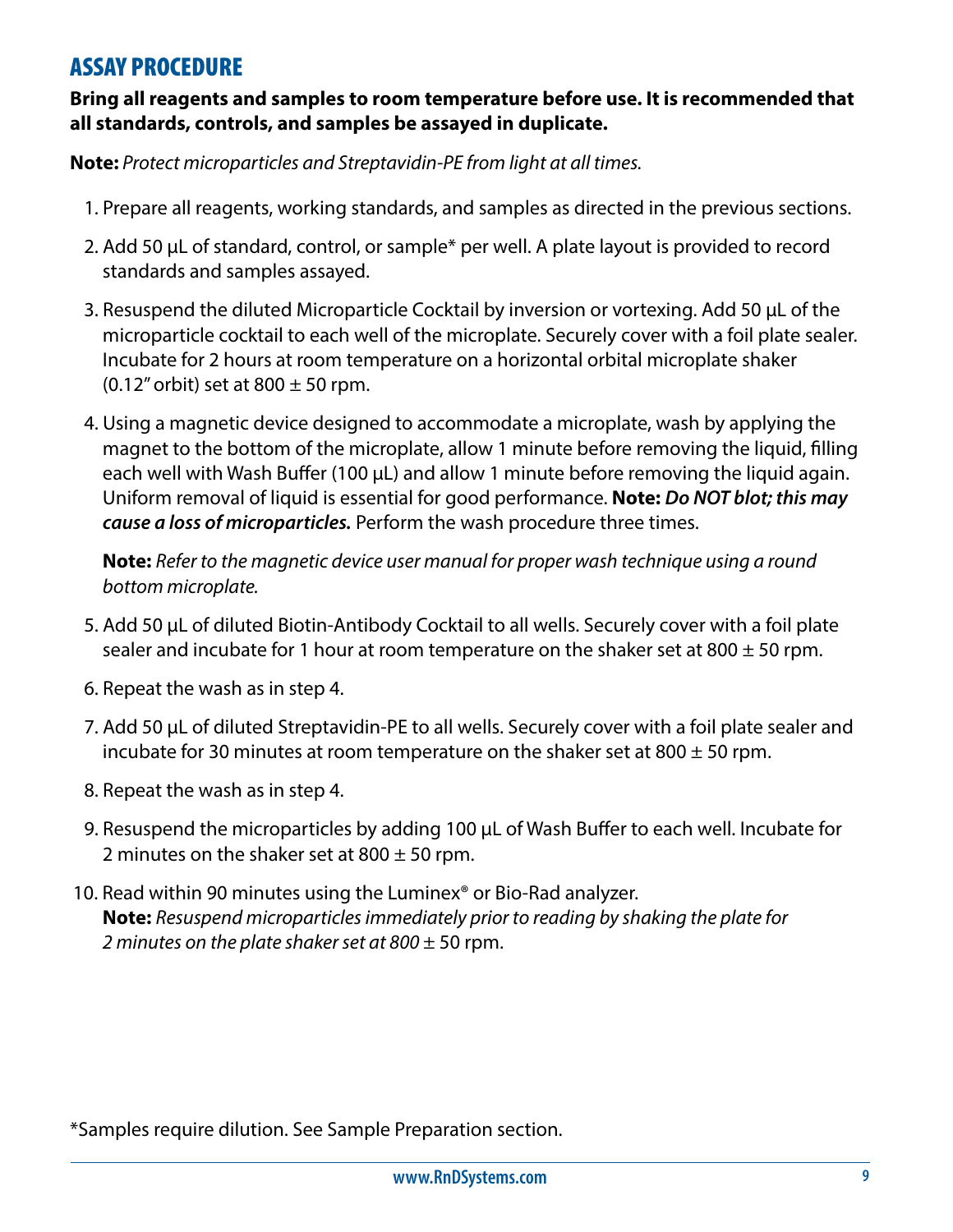#### <span id="page-11-0"></span>ASSAY PROCEDURE SUMMARY

**Note:** *Protect microparticles and Streptavidin-PE from light at all times.*



\*Samples require dilution. See Sample Preparation section.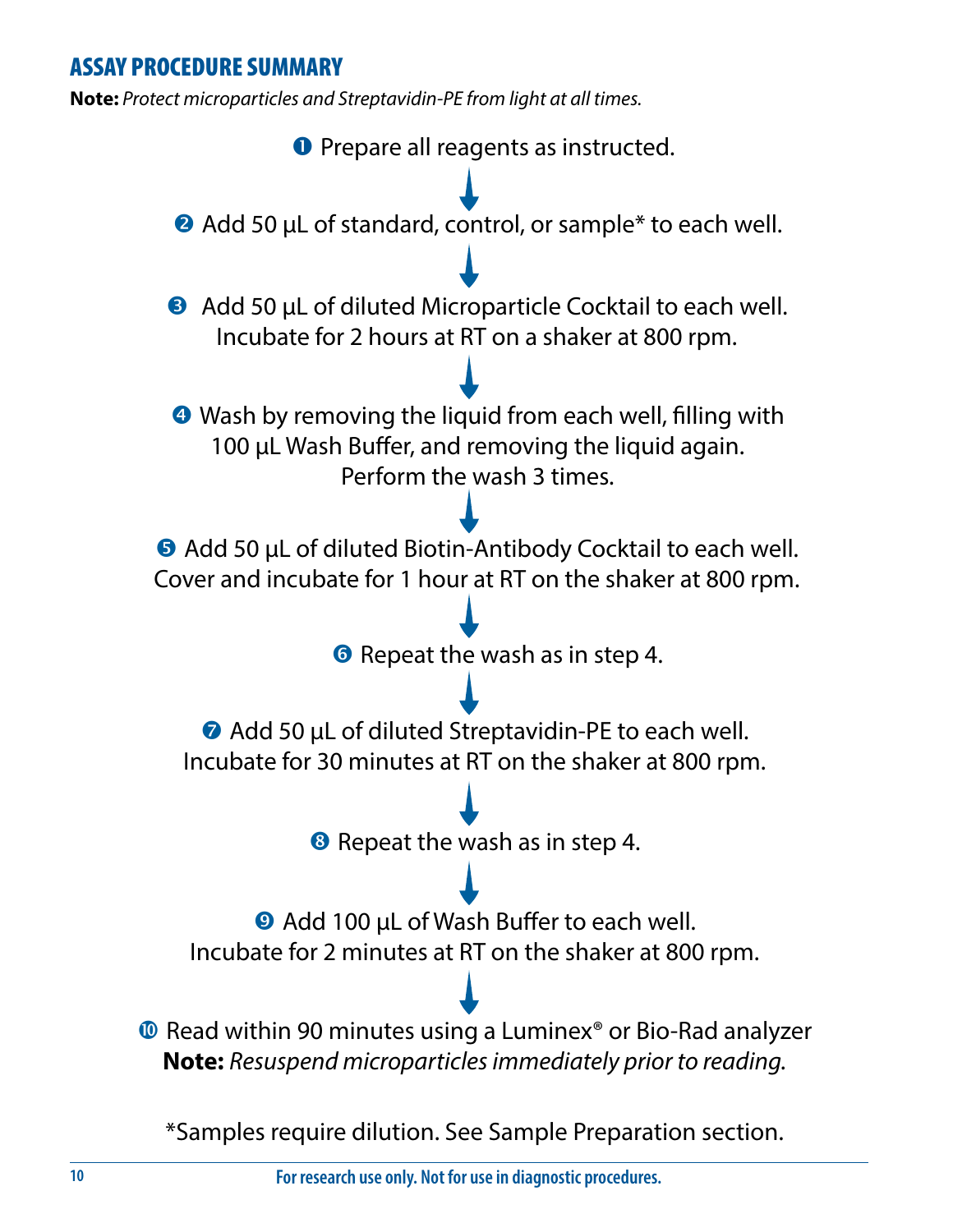## <span id="page-12-0"></span>CALCULATION OF RESULTS

Use the Standard concentrations on the Standard Value Card and calculate 3-fold dilutions for the remaining levels. Average the duplicate readings for each standard and sample and subtract the average blank Median Fluorescence Intensity (MFI).

Create a standard curve for each analyte by reducing the data using computer software capable of generating a five parameter logistic (5-PL) curve-fit.

Since samples have been diluted, the concentration read from the standard curve must be multiplied by the dilution factor.

#### **CALIBRATION**

This assay is calibrated against highly purified recombinant human cytokines produced at R&D Systems®.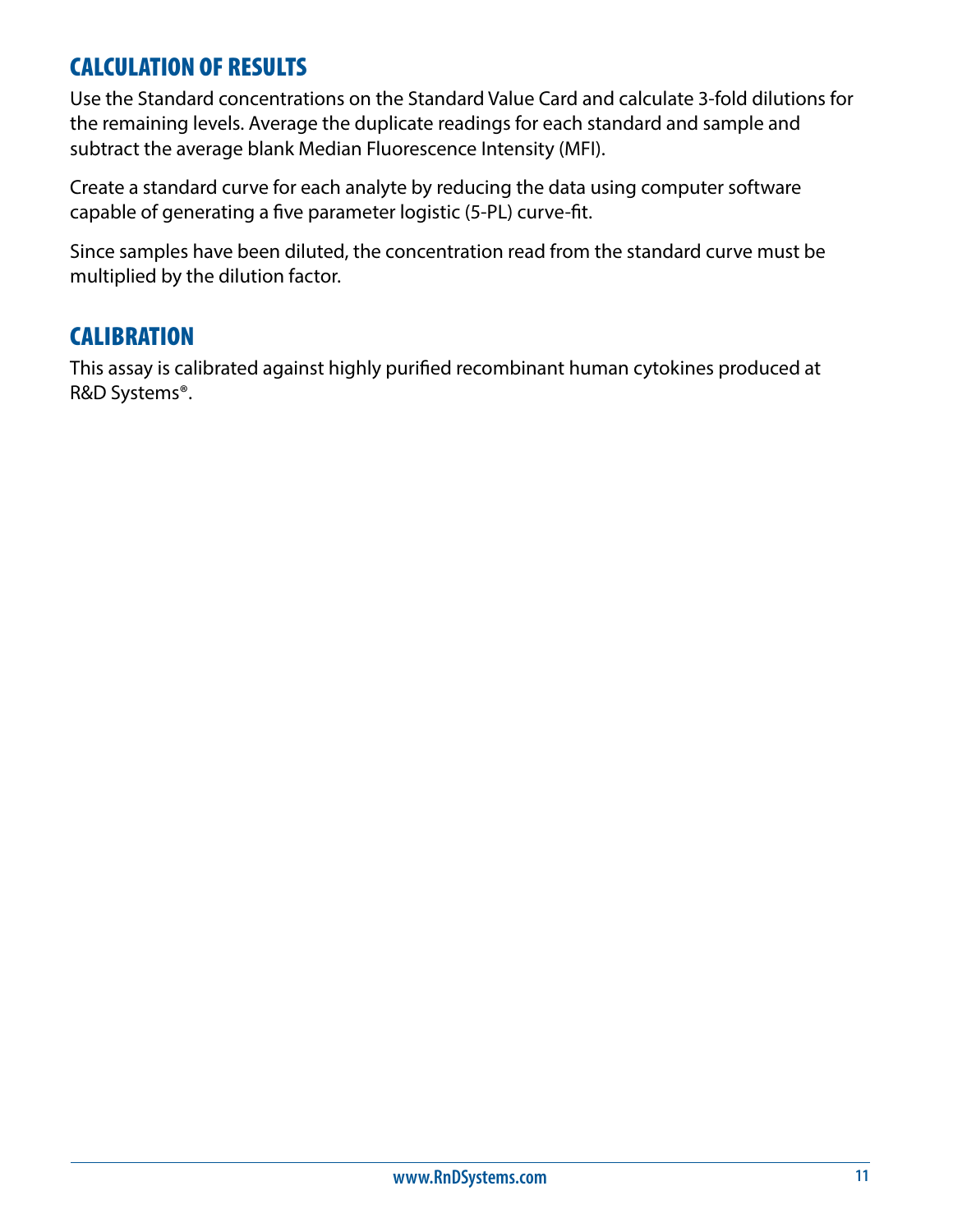#### <span id="page-13-0"></span>PRECISION

**Intra-Assay Precision** - generated from the mean of the %CV's from 40 reportable results across two different concentrations of analytes in a single serum assay.

**Inter-Assay Precision** - generated from the mean of the %CV's across two different concentrations of analytes across 25 different serum assays.

|                | <b>Intra-Assay</b> | <b>Inter-Assay</b> |
|----------------|--------------------|--------------------|
| <b>Analyte</b> | (%                 | $(\%CV)$           |
| $IFN-\alpha$   | 2.9                | 9.9                |
| $IFN-\gamma$   | 2.8                | 10.4               |
| $IL-1a$        | 3.0                | 10.4               |
| $IL-1\beta$    | 2.3                | 10.0               |
| IL-1ra         | 2.1                | 10.3               |
| $IL-2$         | 2.2                | 9.2                |
| $IL-3$         | 2.5                | 10.1               |
| $IL-4$         | 3.2                | 9.7                |
| $IL-6$         | 2.6                | 9.8                |
| $IL-7$         | 2.5                | 9.8                |
| $IL-10$        | 3.3                | 9.0                |
| $IL-15$        | 2.4                | 9.9                |
| $IL-33$        | 2.4                | 12.3               |
| VEGF           | 2.6                | 10.3               |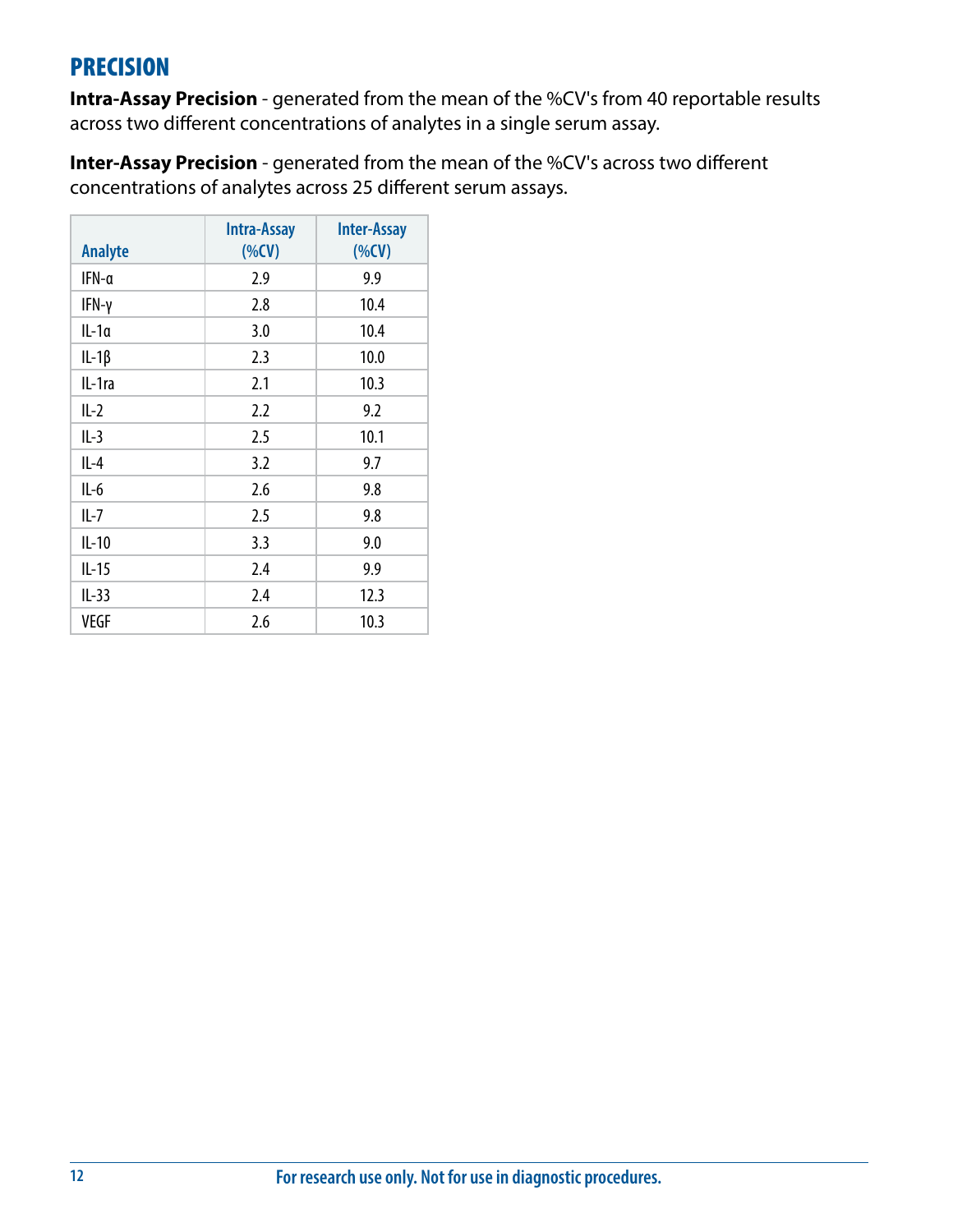## <span id="page-14-0"></span>**ACCURACY**

**Linearity** - The data represents mean spiked or natural linearity in serum matrix samples. Samples with natural linearity are marked with an asterisk.

**Spiked Recovery** - The data represents mean percent recovery of spiked standards ranging from low, medium, and high concentration in serum matrix samples.

|                |                | <b>Linearity</b> |                | <b>Recovery</b>  |
|----------------|----------------|------------------|----------------|------------------|
| <b>Analyte</b> | n              | Average %        | $\mathsf{n}$   | <b>Average %</b> |
| IFN-α          | $\overline{3}$ | 98               | 4              | 101              |
| IFN-γ          | 4              | 97               | 4              | 112              |
| $IL-1a$        | 4              | 143              | 4              | 80               |
| $IL-1\beta$    | 4              | 107              | 4              | 99               |
| IL-1ra*        | 4              | 100              | 4              | 145              |
| $IL-2$         | 4              | 105              | 4              | 102              |
| $IL-3$         | $\overline{4}$ | 123              | 4              | 88               |
| $IL-4$         | $\overline{3}$ | 127              | 3              | 77               |
| $IL-6$         | 3              | 124              | $\overline{3}$ | 90               |
| $IL-7$         | 4              | 113              | 4              | 96               |
| $IL-10$        | $\overline{4}$ | 111              | 4              | 104              |
| $IL-15$        | 3              | 88               | $\overline{3}$ | 89               |
| $IL-33$        | 4              | 93               | 4              | 110              |
| <b>VEGF</b>    | 4              | 103              | 4              | 109              |

*\*Natural linearity*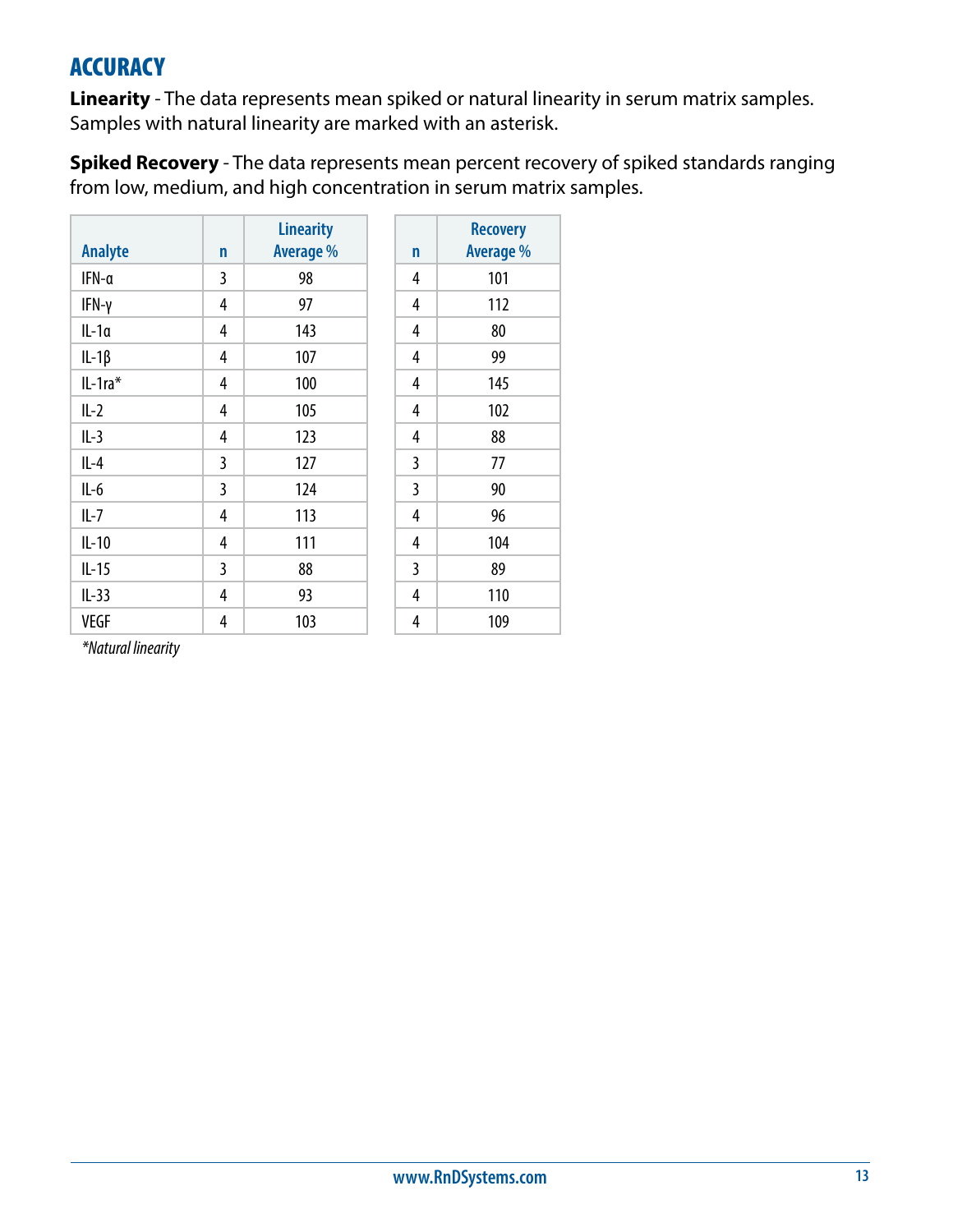## <span id="page-15-0"></span>**SPECIFICITY**

The assay was tested for cross-reactivity and interference with the following factors. Less than 0.5% cross-reactivity and interference was observed unless otherwise noted on the analyte specific datasheet.

| <b>EGFR</b>                | IL-1 RII               |
|----------------------------|------------------------|
| ErbB <sub>2</sub>          | $IL-2 Ra$              |
| ErbB3                      | $IL-3 Ra$              |
| ErbB4                      | $IL-4R$                |
| Fas Ligand                 | $IL-5$                 |
| <b>FGF</b> basic           | $IL-5 Ra$              |
| $FGF R1\alpha$ (IIIb)      | $IL-6 Ra$              |
| FGF $R1\alpha$ (Illc)      | IL-6 Ra/gp130          |
| $FGF R\beta$ (IIIb)        | IL-8/CXCL8             |
| $FGF R1\beta$ (IIIc)       | $IL-9$                 |
| FGF acidic                 | $IL-11$                |
| FGF-4                      | IL-12 p70              |
| FGF-5                      | IL-12 $R\beta$ 1       |
| FGF-6                      | IL-12 $R\beta$ 2       |
| FGF-7/KGF                  | IL-12p40               |
| <b>FGF-16</b>              | $IL-13$                |
| Fibrinogen                 | IL-13 Rα1              |
| Flt-3 Ligand               | IL-13 $Ra2$            |
| G-CSF                      | $IL-15 Ra$             |
| G-CSF R                    | IL-15/IL-15 Ra Complex |
| <b>GITR Ligand</b>         | $IL-17A$               |
| <b>GM-CSF</b>              | $IL-17A/F$             |
| GM-CSF Ra                  | $IL-17B$               |
| $GM$ -CSF R $\beta$        | <b>IL-17BR</b>         |
| gp130                      | $IL-17C$               |
| Granzyme B                 | $IL-17D$               |
| <b>GROY</b>                | IL-17E/IL-25           |
| <b>HB-EGF</b>              | $IL-17F$               |
| HCC-4                      | $IL-17R$               |
| <b>HGF</b>                 | <b>IL-17 RC</b>        |
| $I-309$                    | <b>IL-17 RD</b>        |
| IFN- $\alpha$ / $\beta$ R1 | $IL-18$                |
| IFN- $\alpha$ / $\beta$ R2 | $IL-18 Ra$             |
| IFN- $\beta$               | IL-18 $R\beta$         |
| IFN- $\gamma$ R1           | IL-23p40-p19 het       |
| $IGF-I$                    | $IL-27$                |
| IGF-II                     | IL-36Ra/FIL-1 $\delta$ |
| IL-1 RAcP/IL-1 R3          | $IL-36a$               |
| $IL-1 RI$                  | IL-36 $\beta$          |
|                            |                        |

**14 For research use only. Not for use in diagnostic procedures.**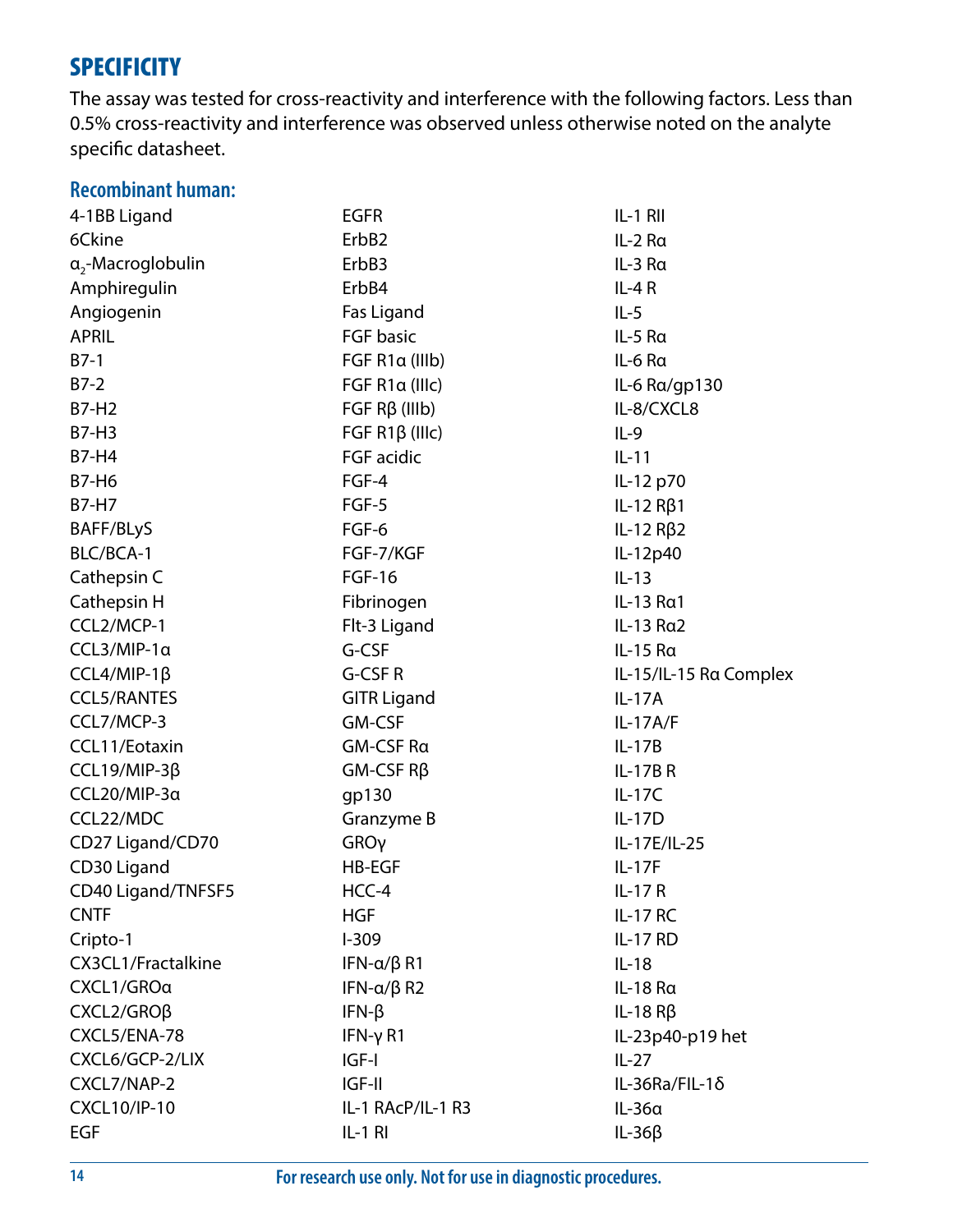## SPECIFICITY *CONTINUED*

| $IL-36y$                      | PD-L <sub>2</sub>  | <b>Recombinant human</b> |
|-------------------------------|--------------------|--------------------------|
| $IL-37/FIL-1\zeta/IL-1F7$     | $PF-4$             | multiplex partners:      |
| IL-38/IL-1F10                 | Pleiotrophin/PTN   | $IFN-\alpha$             |
| Integrin $\alpha$ 5 $\beta$ 3 | <b>PIGF</b>        | $IFN-\gamma$             |
| <b>I-TAC</b>                  | $SDF-1\alpha$      | $IL-1\alpha/IL-1F1$      |
| LAP (TGF- $\beta$ 1)          | $SDF-1\beta$       | $IL-1\beta/IL-1F2$       |
| <b>LIF</b>                    | Serpin B9/PI-9     | IL-1ra/IL-1F3            |
| LIF <sub>R</sub>              | ST <sub>2</sub>    | $IL-2$                   |
| <b>LIGHT</b>                  | Syndecan-2         | $IL-3$                   |
| $LT-\alpha/TNF-\beta$         | $TGF-\alpha$       | $IL-4$                   |
| LT α1/β2                      | <b>THBS</b>        | $IL-6$                   |
| LT $\alpha$ 2/ $\beta$ 1      | $TNF-\alpha$       | $IL-7$                   |
| MCP-2                         | <b>TNF RI</b>      | $IL-10$                  |
| MCP-4                         | <b>TNF RII</b>     | $IL-15$                  |
| M-CSF                         | TRAIL/TNFSF10      | $IL-33$                  |
| MFG-E8                        | <b>TRAIL R3</b>    | <b>VEGF</b>              |
| <b>MIG</b>                    | <b>TRAIL R4</b>    |                          |
| <b>OPG</b>                    | <b>TRANCE</b>      |                          |
| <b>OSM</b>                    | TSG-6              |                          |
| OX40 Ligand                   | TGS-14/Pentraxin-3 |                          |
| PARC/MIP-4                    | <b>TWEAK</b>       |                          |
| $PD-1$                        | VEGF R1/Flt-1      |                          |
| PDGF-AA                       | VEGF R2/Flk-1/KDR  |                          |
| PDGF-AB/BB                    | <b>VEGF/PIGF</b>   |                          |

PD-L1/B7-H1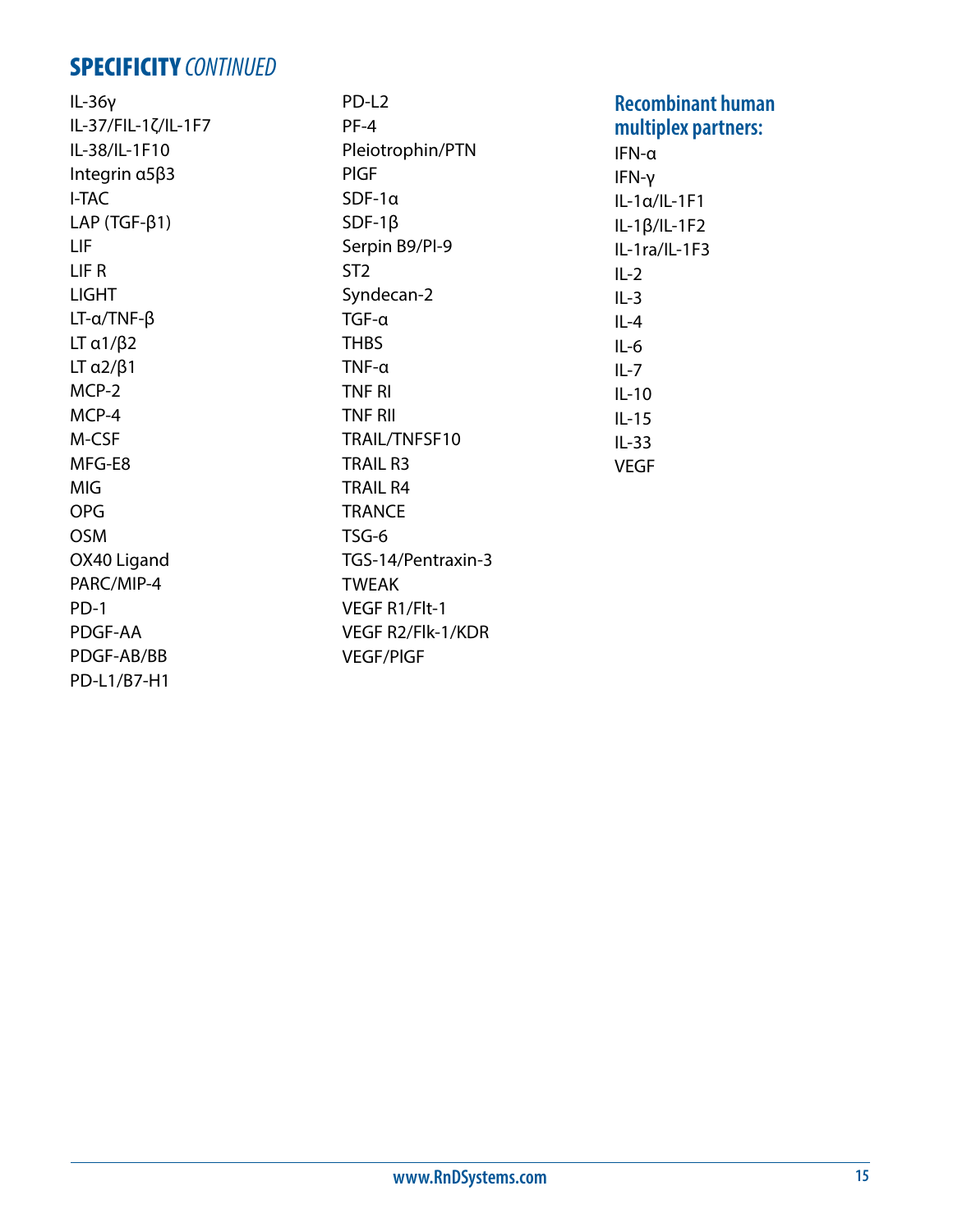#### <span id="page-17-0"></span>PLATE LAYOUT

Use this plate layout to record standards and samples assayed.

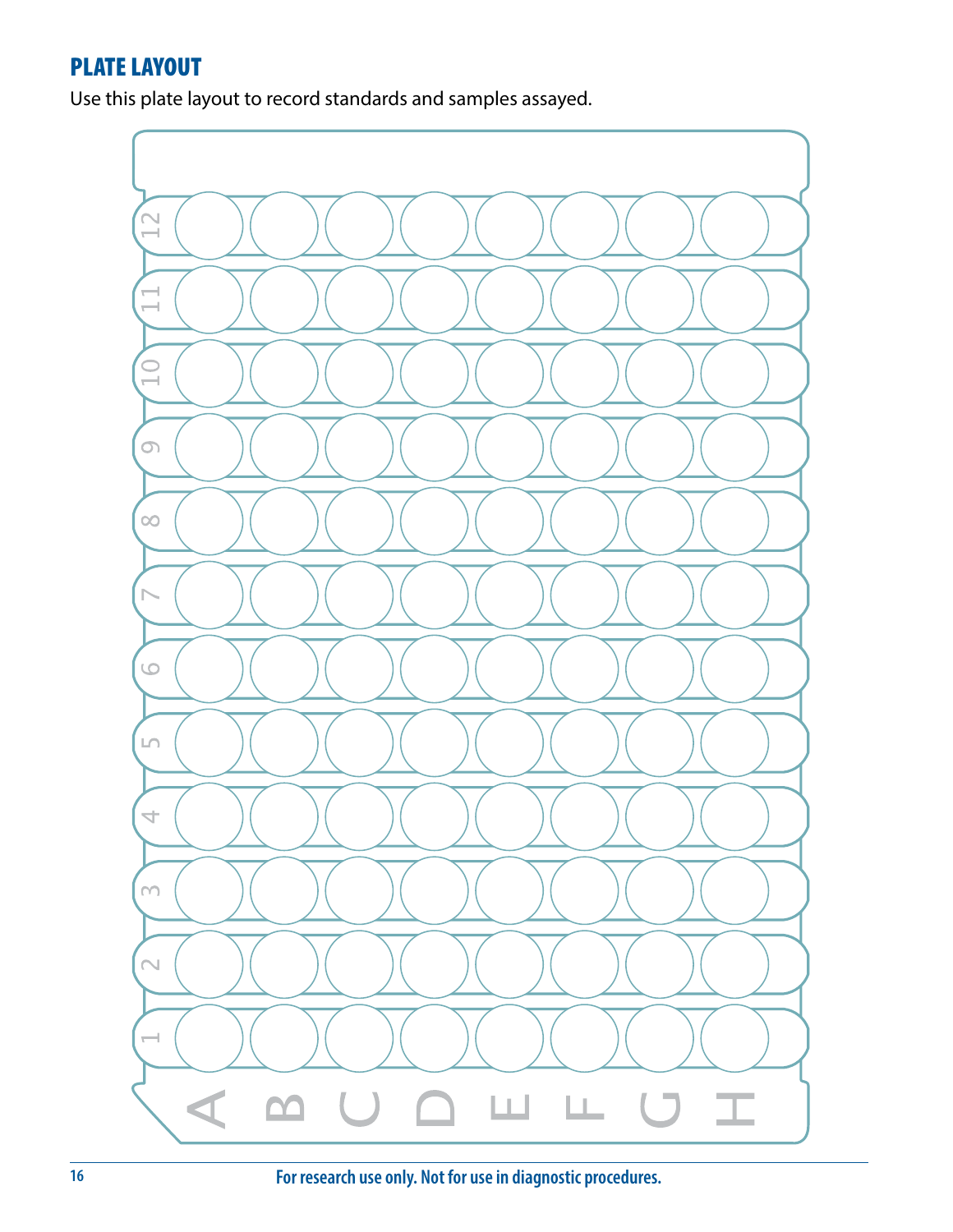## NOTES